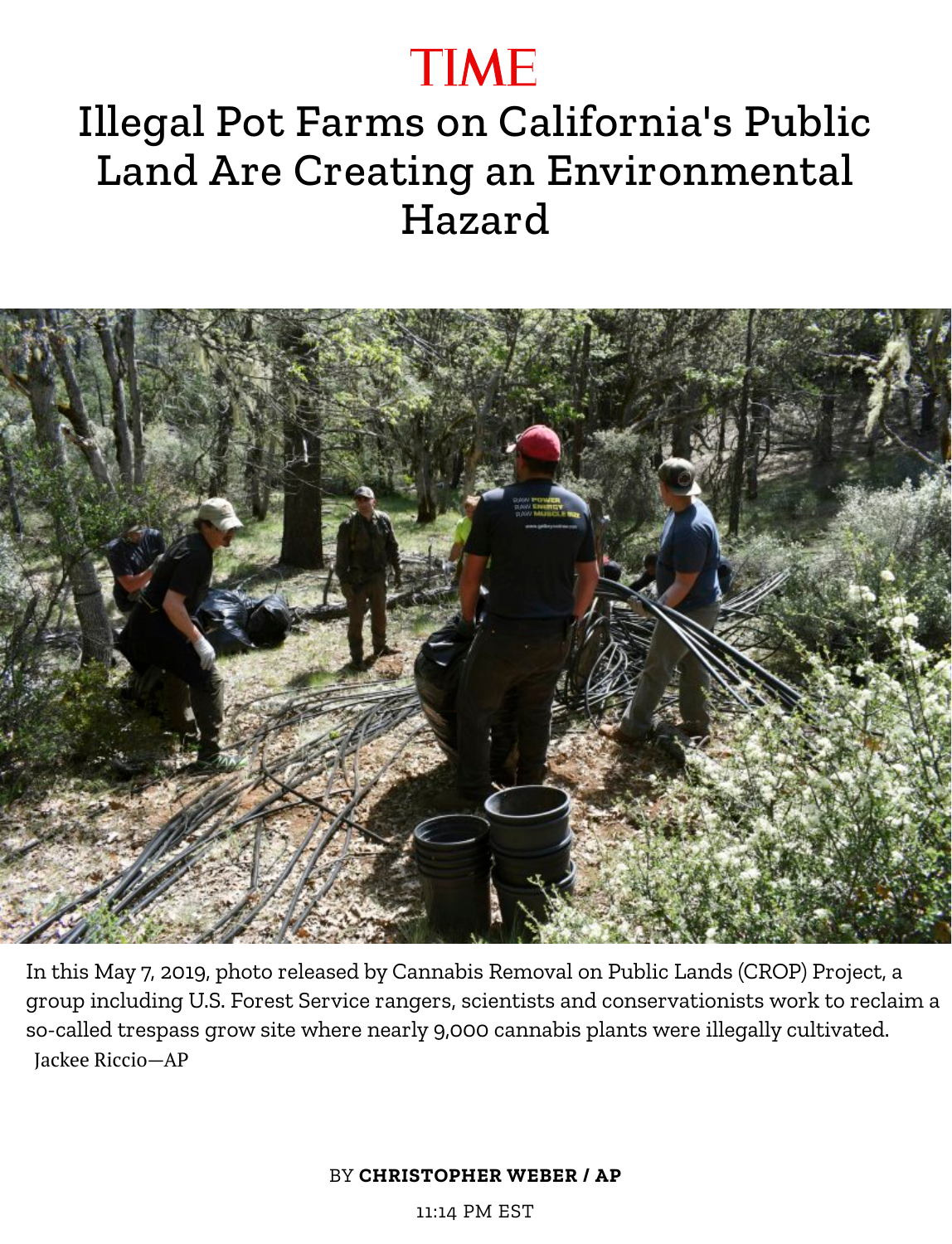LOS ANGELES (AP) — Two months after two men were arrested at an illicit marijuana farm on public land deep in the Northern California wilderness, authorities are assessing the environmental impact and cleanup costs at the site where trees were clear-cut, waterways were diverted, and the ground was littered with open containers of fertilizer and rodenticide.

A group including U.S. Forest Service rangers, local law enforcement, scientists and conservationists hiked into the socalled trespass grow where nearly 9,000 cannabis plants were illegally cultivated on national forest land in the region known as the Emerald Triangle, for the marijuana that has been produced there for decades.

Authorities allege members of an international drug trafficking ring set up camp at the site as far back as 2015.

When deputies raided the remote clearing in the woods Sept. 9, they found hundreds of pounds of harvested marijuana, thousands of pounds of trash and more than 3 miles (4.8 kilometers) of plastic irrigation piping, according to the Trinity County Sheriff's Office. They also discovered bottles of carbofuran, a banned neurotoxicant used to kill rodents that also has been linked to the deaths of spotted owls, fish and mountain lions. A quarter-teaspoon can kill a 300-pound (136-kilogram) bear.

The case highlights some of the growing pains California has faced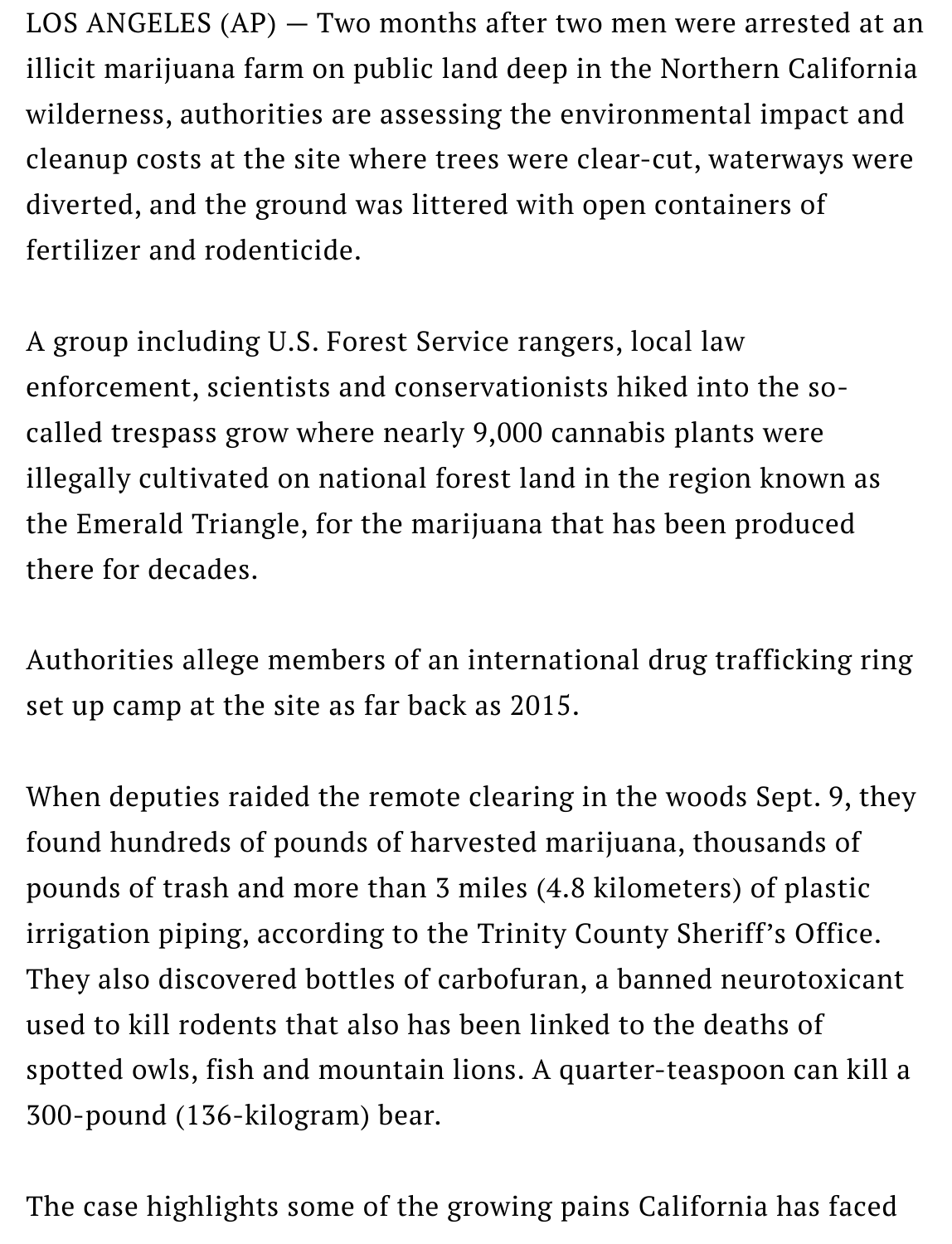since kicking off broad legal sales in 2018. Its legal marijuana market has grown to more than \$3 billion but remains dwarfed by a thriving illegal market, which rakes in nearly \$9 billion annually. Limited resources mean officials can't keep up with all the illegal sites that are remnants of the outlaw era, when much of the pot for the U.S. black market came from the Emerald Triangle.

Experts say illegal sites like the one found in the Shasta Trinity National Forest, about 100 miles (160 kilometers) from the Oregon line, siphon valuable water, pollute legal downstream grows and funnel potentially tainted cannabis onto the streets.

"These places are toxic garbage dumps. Food containers attract wildlife, and the chemicals kill the animals long after the sites are abandoned," said Rich McIntyre, director of the Cannabis Removal on Public Lands (CROP) Project, which is dedicated to restoring criminal grow sites on state and federal property in California. "We think there's a public health time bomb ticking."

CROP is a coalition of conservation organizations, tribes, elected officials, law enforcement agencies and federal land managers. Also lending its support is the legal cannabis industry, which says it's being undercut by the criminal market. Officials estimate that up to 70% of California's illicit pot comes from trespass grows mostly on public land.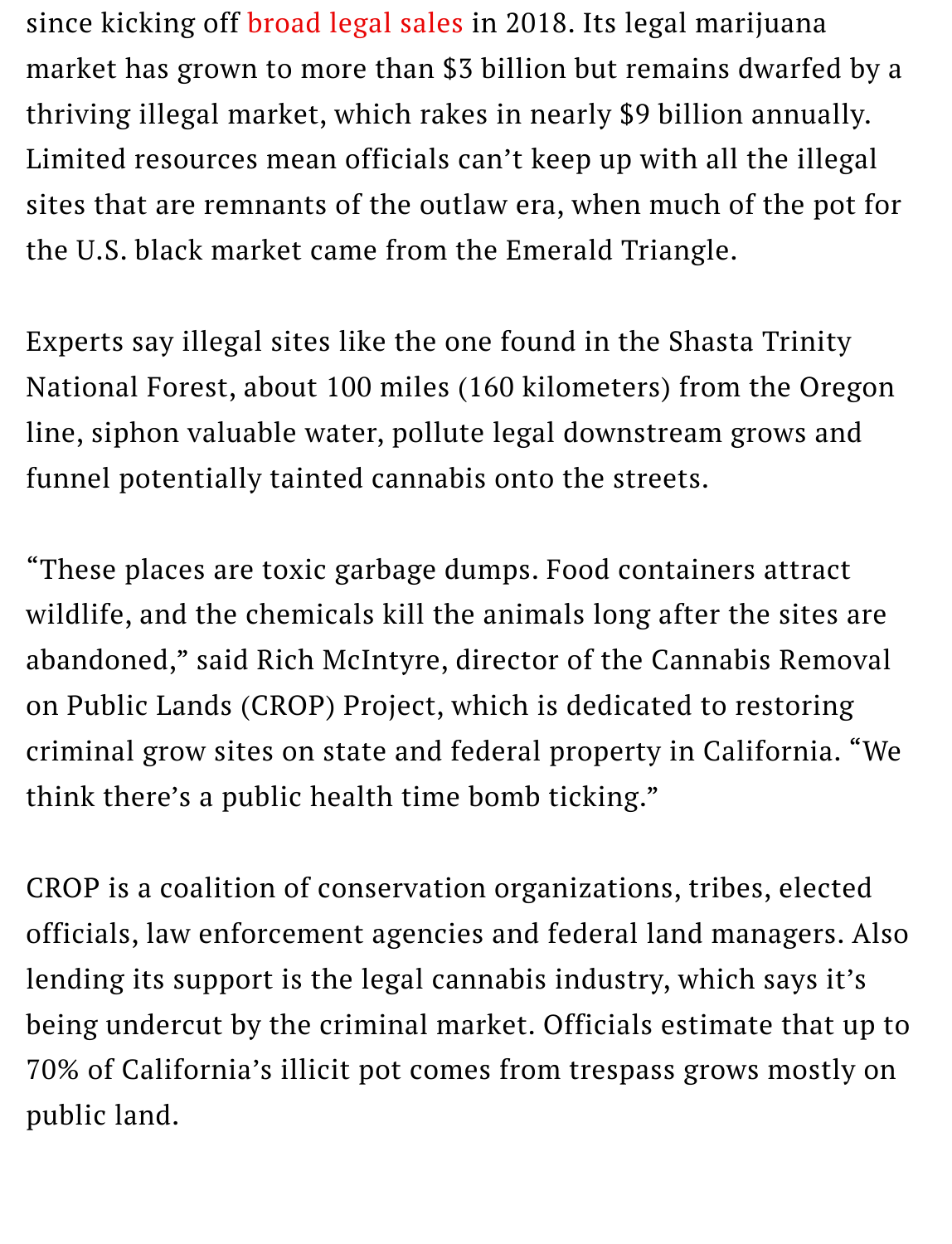"We see illegal grows as undermining the legal cultivators and manufacturers" by reducing tax revenue, said Lindsay Robinson, executive director of the California Cannabis Industry Association, a trade group. "We're seeing untested and unregulated cannabis flooding the market."

Black market marijuana is potentially dangerous because traces of the toxic chemicals used at grow sites are often found in the plants, she said.



## **Get The Brief.**

Sign up to receive the top stories you need to know right now.

Enter your email address

Choose your country

 $\Box$  I can confirm I have read and accept the Terms Of Use.

**SIGN UP NOW**

You may unsubscribe from email communication at any time. See our Privacy Policy for further details.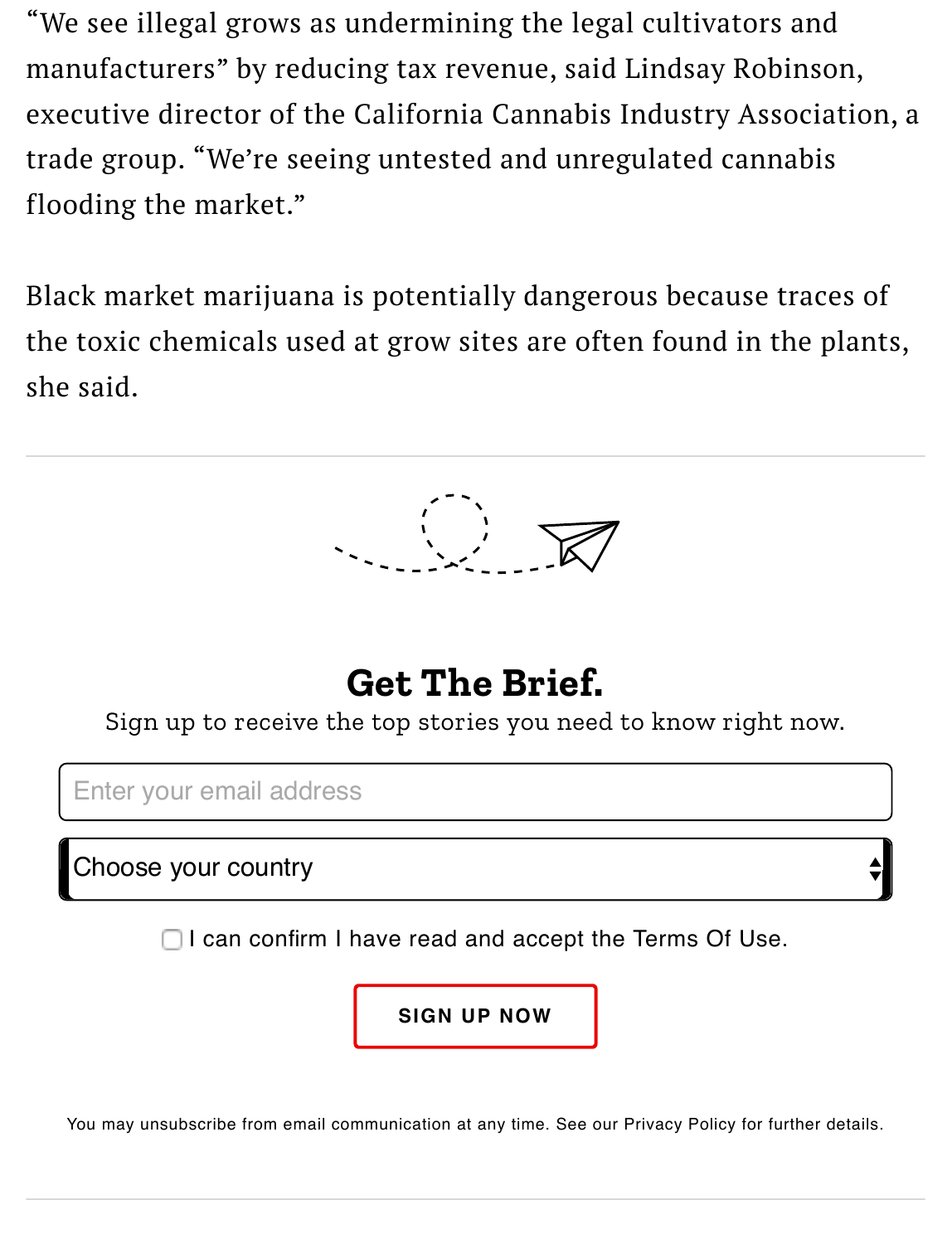"If you have an illicit grow upstream from you, and you're legal, that could end up tainting your product and prevent it from entering the market," Robinson said.

CROP estimates that 9 billion gallons (34 billion liters) of water are diverted to trespass grows in California each year — a yearly supply for a city of 35,000 homes.

"In a state like California where water battles and drought are a way of life, that number is shocking," McIntyre said. More than 60% of California's water comes from national forest land.

Authorities in 2018 made dozens of arrests at trespass grows while seizing hundreds of thousands of pot plants along with cash and guns. Criminal growers often use powerful firearms to protect their operation, McIntyre said.

"There are stories of people  $-$  hunters, fishermen, hikers  $-$  who find themselves down the barrel of an AK-47" after stumbling on illegal grow sites, he said.

The toxic chemicals were cleared from the Shasta site Oct. 16, and a "decommissioning" cleanup — removing everything brought in by growers — should happen within a year. The goal is to restore illegal grows to pristine condition complete with reseeding and replanting, but that plan lacks funding.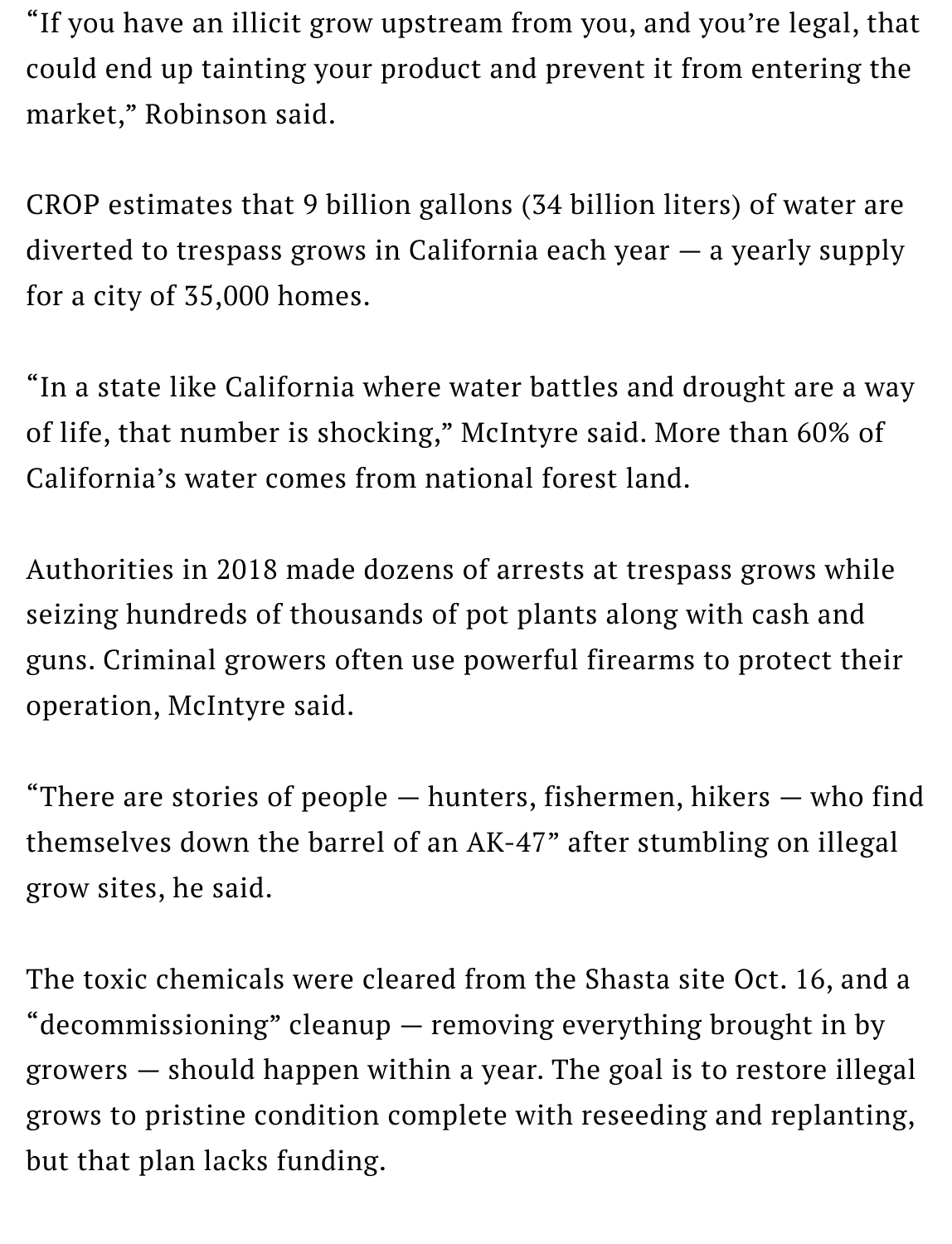CROP is lobbying for federal and state money to clean and reclaim an estimated 2,000 sites, a process it says could take seven to 10 years.

It's also pushing to increase the number of U.S. Forest Service rangers in California's national forests. Reclaiming each site costs an average of \$40,000, requiring trained crews, law enforcement resources and often National Guard air support to remove tons of materials from remote areas, the group said.

The group has a supporter in Democratic U.S. Congressman Jared Huffman, whose Northern California district includes huge swaths of state and federal property.

"We've seen firsthand how illegal grow operations threaten visitors to our public lands, steal water and contaminate streams, and kill wildlife on a landscape scale," Huffman said in a statement. He's introduced legislation that would identify the problem of trespass grows, expand land protections and free up funds to address it.

CROP is also pushing lawmakers to increase penalties for anyone who brings toxic chemicals to public lands. U.S. Attorney McGregor Scott said last year that federal authorities are concentrating their efforts on hazardous illegal grows.

Nine of every 10 illegal marijuana farms raided in California in 2018 contained traces of carbofuran, researchers at the Integral Ecology